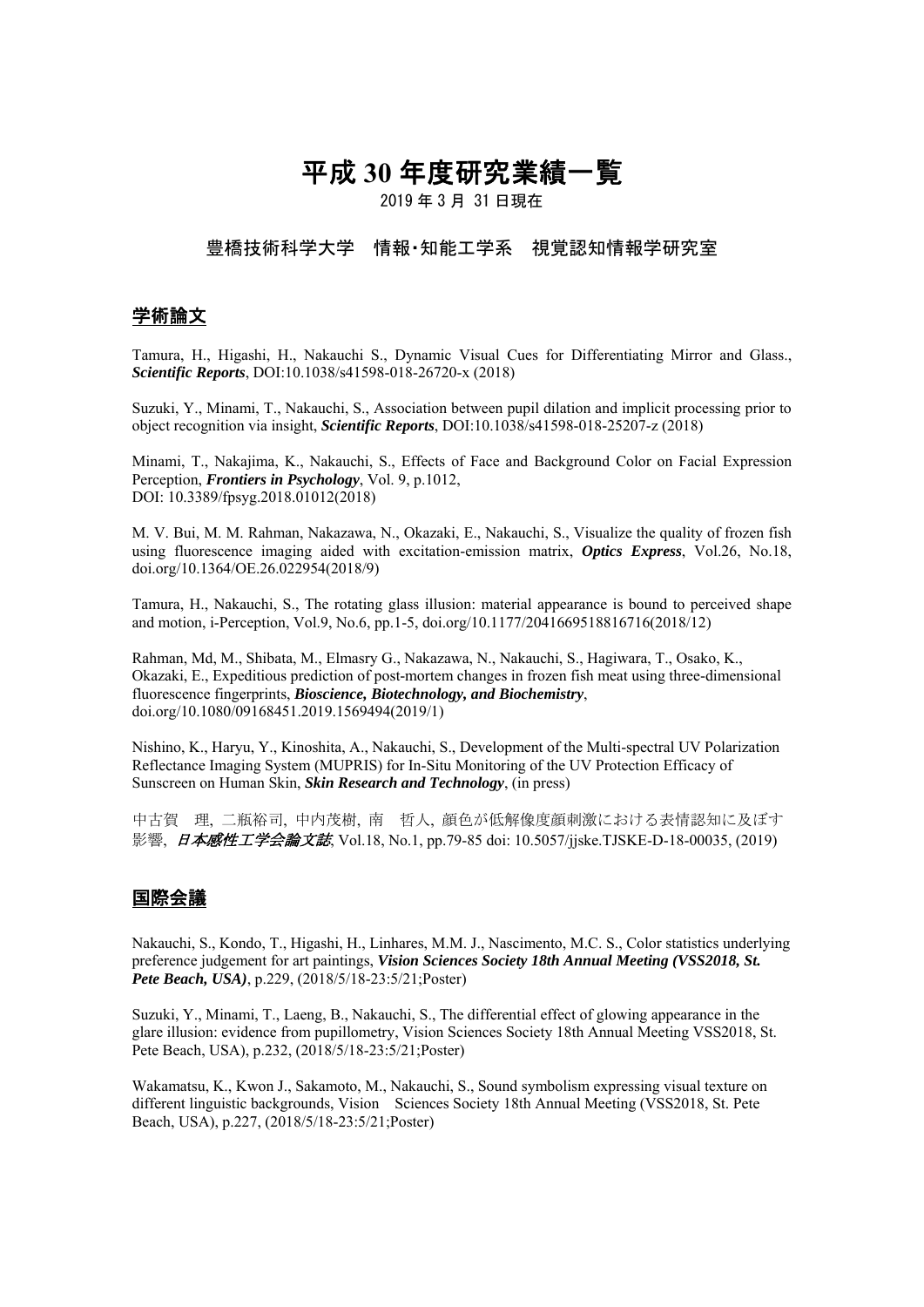Shiromi, K., Hiroshi, H., Shehata, M., Shimojo, S., Nakauchi, S., #TheDress type of color ambiguity induced by T-shirt image based on physically-based rendering,*Vision Sciences Society 18th Annual Meeting (VSS2018, St. Pete Beach, USA)*, p.68, (2018/5/18-23:5/19;Poster)

Taniyama, Y., Suzuki, Y., Kondo, T., Minami, T., Nakauchi, S., Association between pupil constriction and aesthetic preference/naturalness in art-paintings,*Vision Sciences Society 18th Annual Meeting (VSS2018, St. Pete Beach, USA)*, p.231, (2018/5/18-23:5/21;Poster)

#### (中内先生なし)

Tamura, H., Prokott E Konrad ., Fleming W Roland., Distinguishing Mirror from Glass, *Vision Sciences Society 18th Annual Meeting (VSS2018, St. Pete Beach, USA)*,p.235, (2018/5/18-23:5/19;Poster)

Linhares, M.M. J., Montagner, C., Bailão, A., Okada, N., Maruchi, K., Kondo, T., Nakauchi, S., Nascimento, M.C. S., Chromatic differences between colours retrieved from RGB and hyperspectral images, *Vision Sciences Society 18th Annual Meeting (VSS2018, St. Pete Beach, USA)*, p.159, (2018/5/18-23:5/20;Poster)

Shehata, M., Elnagar, S., Yasunaga, S., Nakauchi, S., Shimojo, S., Flow of the eye: Gaze direction as an objective measure of flow experience, Vision Sciences Society 18th Annual Meeting (VSS2018, St. Pete Beach, USA), p.318,(2018/5/18-23:5/22;Poster)

Shehata, M., Cheng, M., Tseng, C., Nakauchi, S., Shimojo, S., Neural correlates of interpersonal flow experience, *Organization of Human Brain Mapping Annual Meeting* (Singapore; 2018/6/17-21)

M. V. Bui, M. M. Rahman, Nakazawa, N., Okazaki, E., Nakauchi, S., Visualize the quality of frozen fish using excitation-emission matrix technique, I*nternational Conference on Advance Informatics: Concepts, Theory and Applications 2018(ICAICTA2018, Krabi, Thailand)*, (2018/8/15-17:8/16;Poster)

Nakakoga, S., Kajita, H., Higashi, H., Nakauchi, S., Minami T., Pupillary changes reflect visual spatial attention modulated by emotional sounds, *European Conference on Visual Perception 2018(ECVP2018, Trieste, Italy)*, p.30, (2018/8/26-30:8/28;Poster)

Nihei, Y., Higashi, H., Minami, T., Nakauchi, S., Rapid categorization of face-like objects in a fast-periodic visual stimulation, *European Conference on Visual Perception 2018(ECVP2018, Trieste, Italy)*, p.34, (2018/8/26-30:8/28;Poster)

Imura, T., Kondo, T., Shirai, N., Nakauchi, S., Preference for chromatic composition of art paintings by children aged 6- to12-year old, *European Conference on Visual Perception 2018(ECVP2018, Trieste, Italy)*, p.27, (2018/8/26-30:8/28;Poster)

#### (中内先生なし)

Tamura, H., Prokott E., Fleming W R., Modulating luminance and color saturation disambiguates mirror and glass, *European Conference on Visual Perception 2018(ECVP2018, Trieste, Italy)*, p.55, (2018/8/26-30:8/28;Poster)

#### 著書

#### 解説論文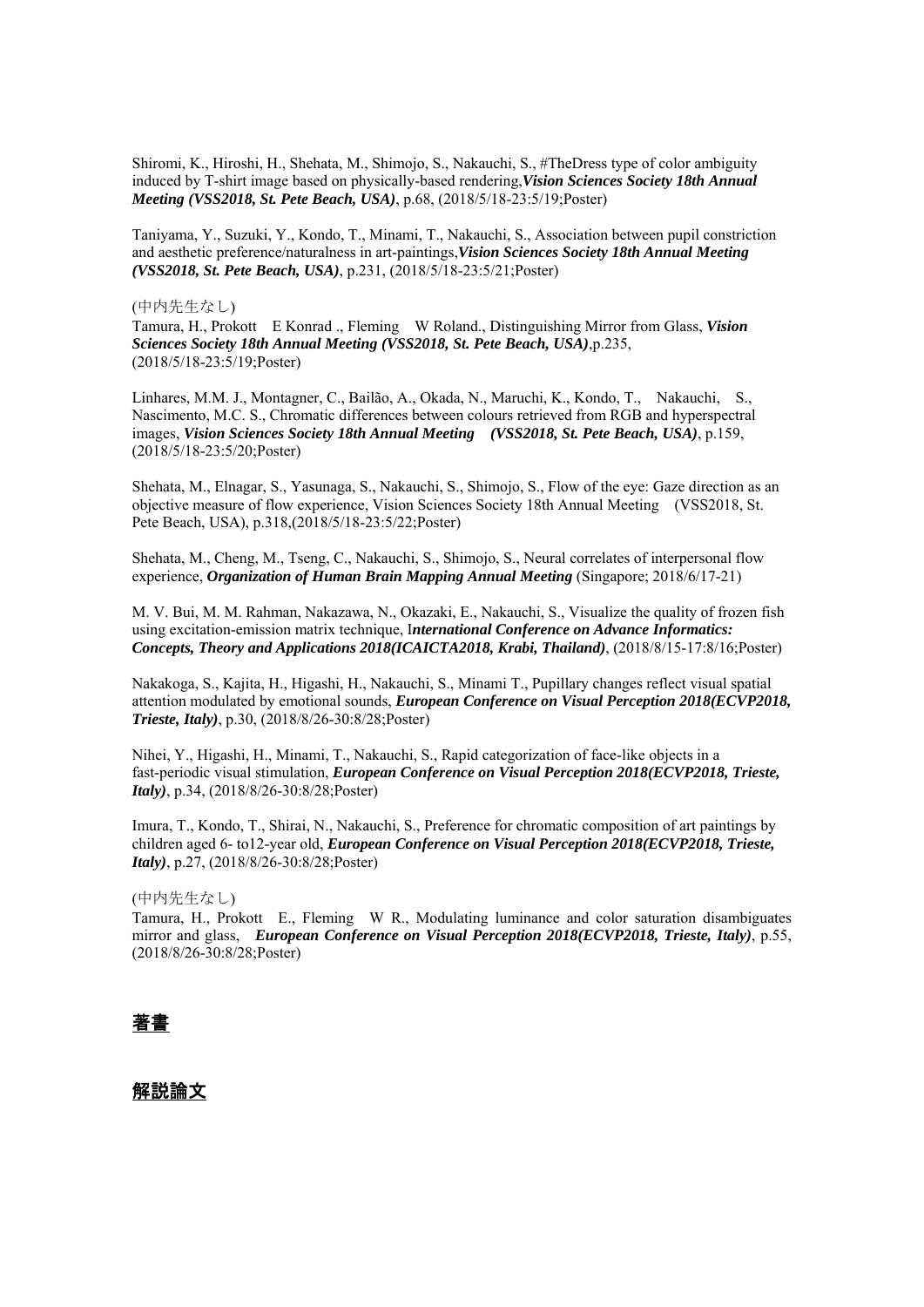### 受賞・表彰

#### 国内発表

若松滉太, 權眞煥,坂本真樹,中内茂樹,光沢感における質感と音声の干渉現象, 第 6 回多元質 感知領域班会議, p.49 (2018/6/27-6/29;6/28; 北海道大学;ポスター)

Sato, F., Laeng, B., Nakauchi, S., Minami, T., Pupil dilation reflects "Viewing from above bias" in the effort to control perception, 第 41 回 日 本 神 経 科 学 大 会, p. 191 (2018/7/26-29;7/26; 神戸国際会議場;ポスター)

中古賀 理, 二瓶 裕司, 中内 茂樹, 南 哲人, 顔色が低解像度顔刺激における表情認知に及ぼ す影響, 第 20 回日本感性工学会大会, p. (2018/9/4-6;9/5;東京大学;口頭)

田村秀希, Prokott, K, E, Fleming, W. R., 中内茂樹, ヒトらしく振る舞うように学習させた 鏡・ガラス材質識別モデル, 質感のつどい第 4 回公開フォーラム, p.13 (2018/10/10; 東京工業 大学すずかけ台キャンパスすずかけホール:ポスター)

若松滉太, 權眞煥,坂本真樹,中内茂樹, 質感の音象徴における言語普遍性, 質感のつどい第 4 回公開フォーラム, p.14 日に (2018/10/10; 東京工業大学すずかけ台キャンパスすずかけホー ル;ポスター)

谷山祐真, 鈴木雄太, 近藤泰成, 南 哲人, 中内茂樹, 絵画の色相反転が主観的評価と瞳孔反 応に与える影響, 質感のつどい第 4 回公開フォーラム, p.16 (2018/10/10; 東京工業大学すずか け台キャンパスすずかけホール;ポスター)

(中内先生なし)

田村秀希, Prokott, K, E, Fleming, W. R., ヒトらしく振る舞う材質識別モデルを目指して, 第 7 回多元質感知領域班会議, p.55 (2019/3/13-15;3/14; 淡路夢舞台国際会議場;ポスター)

若松滉太, Michael J. Proulx, 中内茂樹, 質感におけるクロスモーダルプライミング効果, 第 7 回多元質感知領域班会議, p.57 (2019/3/13-15;3/14; 淡路夢舞台国際会議場;ポスター)

谷山祐真, 二瓶裕司, 南哲人, 中内茂樹, オドボールタスクにおける P3 振幅の非対称性は絵画 に対する主観的選好を反映する, 第 7 回多元質感知領域班会議, p.56 (2019/3/13-15;3/14; 淡 路夢舞台国際会議場;ポスター)

西本雅也, 田村秀希, 中内茂樹, 絵画配色の選好に関する大規模被験者実験, 第 7 回多元質感 知領域班会議, p.54 (2019/3/13-15;3/14; 淡路夢舞台国際会議場;ポスター)

坂本真樹, 中内茂樹, 渡邊淳司, 渡辺亮, 物理量-知覚特性-言語表現を結ぶ質感 DB の構築, 第7回多元質感知領域班会議, p.52 (2019/3/13-15;3/14; 淡路夢舞台国際会議場:ポスター)

#### 招待講演

特許